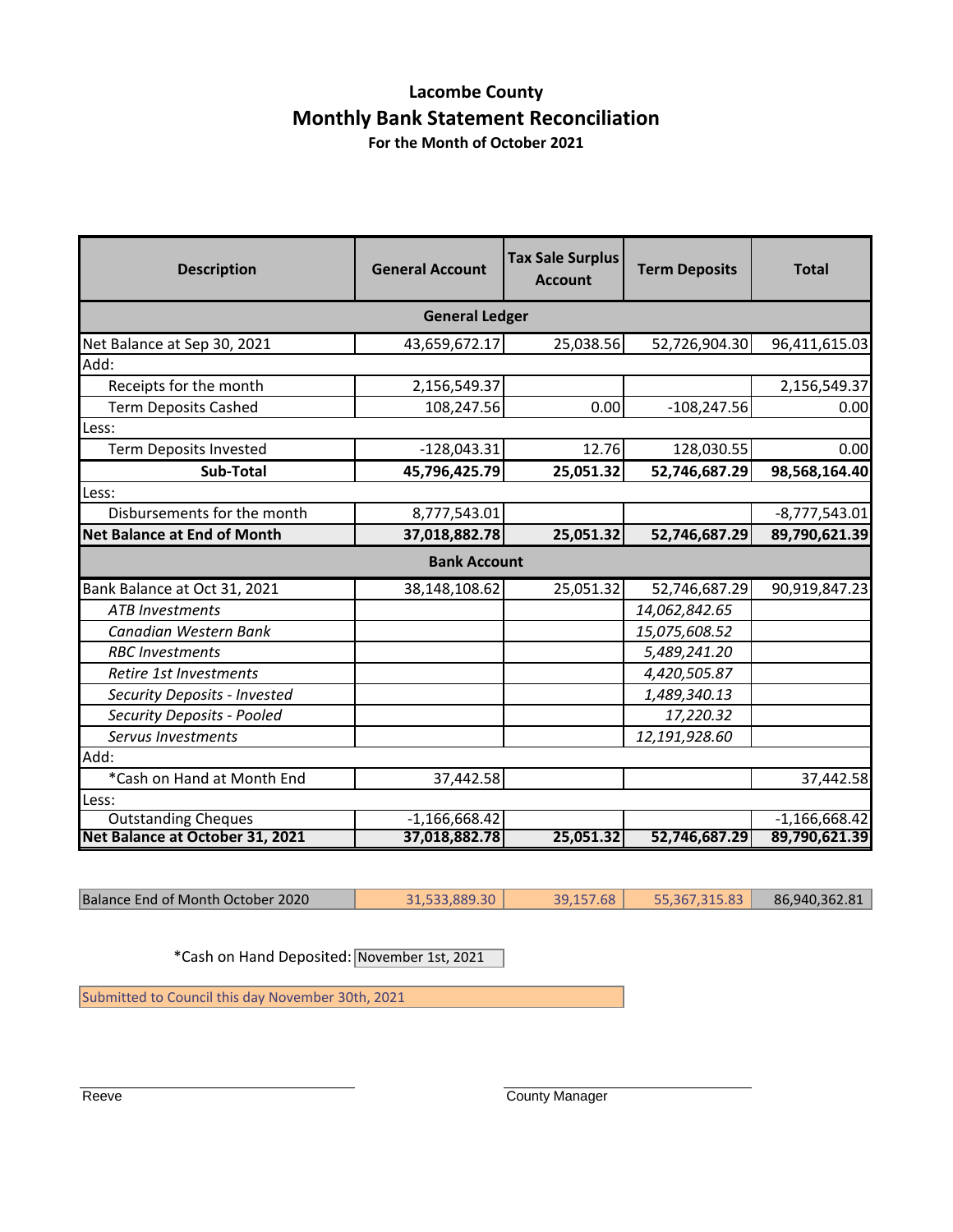# **Lacombe County Receipts**

## **For the Month of October 2021**

| <b>Receipt Type</b>                          | <b>Sub-Total</b> | <b>Total Amount</b> |
|----------------------------------------------|------------------|---------------------|
| <b>Cash Register Receipts</b>                |                  | 312,634.85          |
| <b>Electronic Receipts</b>                   |                  | 1,215,246.62        |
| <b>Tax TIPPS Receipts</b>                    |                  | 185,109.95          |
| <b>Utility DEFT Receipts</b>                 |                  | 13,820.66           |
| <b>Total Investment Interest Receipts:</b>   |                  | 93,819.33           |
| <b>General Account Interest</b>              | 20,234.28        |                     |
| Servus GIC Investments - Interest Earned     | 222.25           |                     |
| Servus GIC Investments - Interest Compound   | 57,712.35        |                     |
| Security Deposits - Interest Compound        | 282.40           |                     |
| Security Deposit - Interest Earned           | 720.93           |                     |
| Security Deposit Pooled - Interest Compound  | 7.05             |                     |
| ATB GIC Investments - Interest Compound      | 7,774.39         |                     |
| <b>CWB Investments - Interest Compound</b>   | 6,852.92         |                     |
| Tax Sales Surplus Interest                   | 12.76            |                     |
| <b>Total Miscellaneous Receipts:</b>         |                  | 335,917.96          |
| Alberta Government - ASB Legislative Grant   | 60,000.00        |                     |
| Alberta Government - ASB Resource Mgmt Grant | 123,907.00       |                     |
| Alberta Government - FCSS Grant              | 25,304.00        |                     |
| Alberta Government - Justice Fines           | 3,329.70         |                     |
| Alberta Government - Travis Fees             | 26,430.04        |                     |
| <b>ATCO Franchise Fees</b>                   | 1,320.56         |                     |
| Canadian Government - GST Refund August      | 95,626.66        |                     |
| <b>Total Receipts</b>                        | 2,156,549.37     |                     |

| <b>Cash on Hand</b>                     |           |
|-----------------------------------------|-----------|
| Cash and Cheque Deposit                 | 22,989.05 |
| Interac Deposit and Credit Card Payment | 12,340.94 |
| EFT-Deposit                             | 2,112.59  |
| <b>Total Cash on Hand</b>               | 37,442.58 |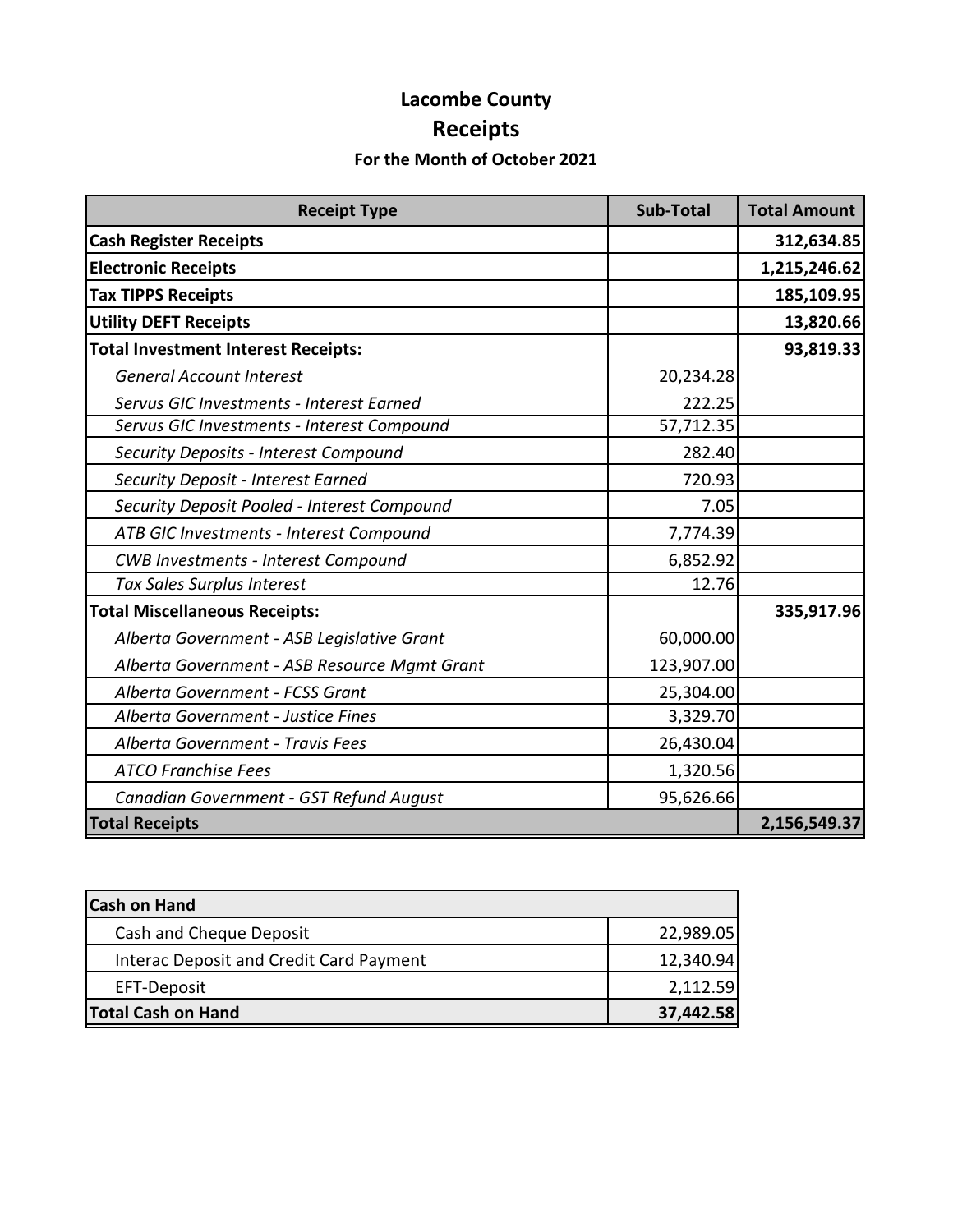### **Lacombe County Disbursements**

#### **For the Month of October 2021**

| <b>Disbursement Type</b>                      | <b>Sub-Total</b> | <b>Total Amount</b> |
|-----------------------------------------------|------------------|---------------------|
| <b>Total Cheques Issued:</b>                  |                  | 5,521,778.61        |
| Payroll Cheques Issued                        | 709,773.33       |                     |
| <b>Payroll Cheques Cancelled</b>              | 0.00             |                     |
| <b>General Cheques Issued</b>                 | 4,815,849.54     |                     |
| <b>General Cheques Cancelled</b>              | 3,844.26         |                     |
| <b>Total Miscellaneous Disbursments:</b>      |                  | 3,255,764.40        |
| 3rd Quarter School Requisition                | 2,998,912.68     |                     |
| <b>Bank Charge Electronic Payment Service</b> | 130.60           |                     |
| <b>Bank Error - Bill Payment Error</b>        | 4,002.67         |                     |
| Canada Post                                   | 3,137.96         |                     |
| <b>Health Spending</b>                        | 5,324.79         |                     |
| <b>Interac Fees</b>                           | 23.57            |                     |
| <b>Interac Machine Rental</b>                 | 36.75            |                     |
| LAPP Payment October                          | 130,370.29       |                     |
| <b>NSF Cheque</b>                             | 8,338.04         |                     |
| <b>NSF TIPPS Payment</b>                      | 558.30           |                     |
| <b>US Bank</b>                                | 8,173.26         |                     |
| <b>Victor Premium</b>                         | 69,006.28        |                     |
| <b>WCB Payment</b>                            | 27,749.21        |                     |
| <b>Total Disbursements</b>                    |                  | 8,777,543.01        |

| <b>Outstanding Cheques</b> | 864,197.02   |
|----------------------------|--------------|
| <b>Outstanding Payroll</b> | 302,471.40   |
| <b>Total O/S Cheques</b>   | 1,166,668.42 |